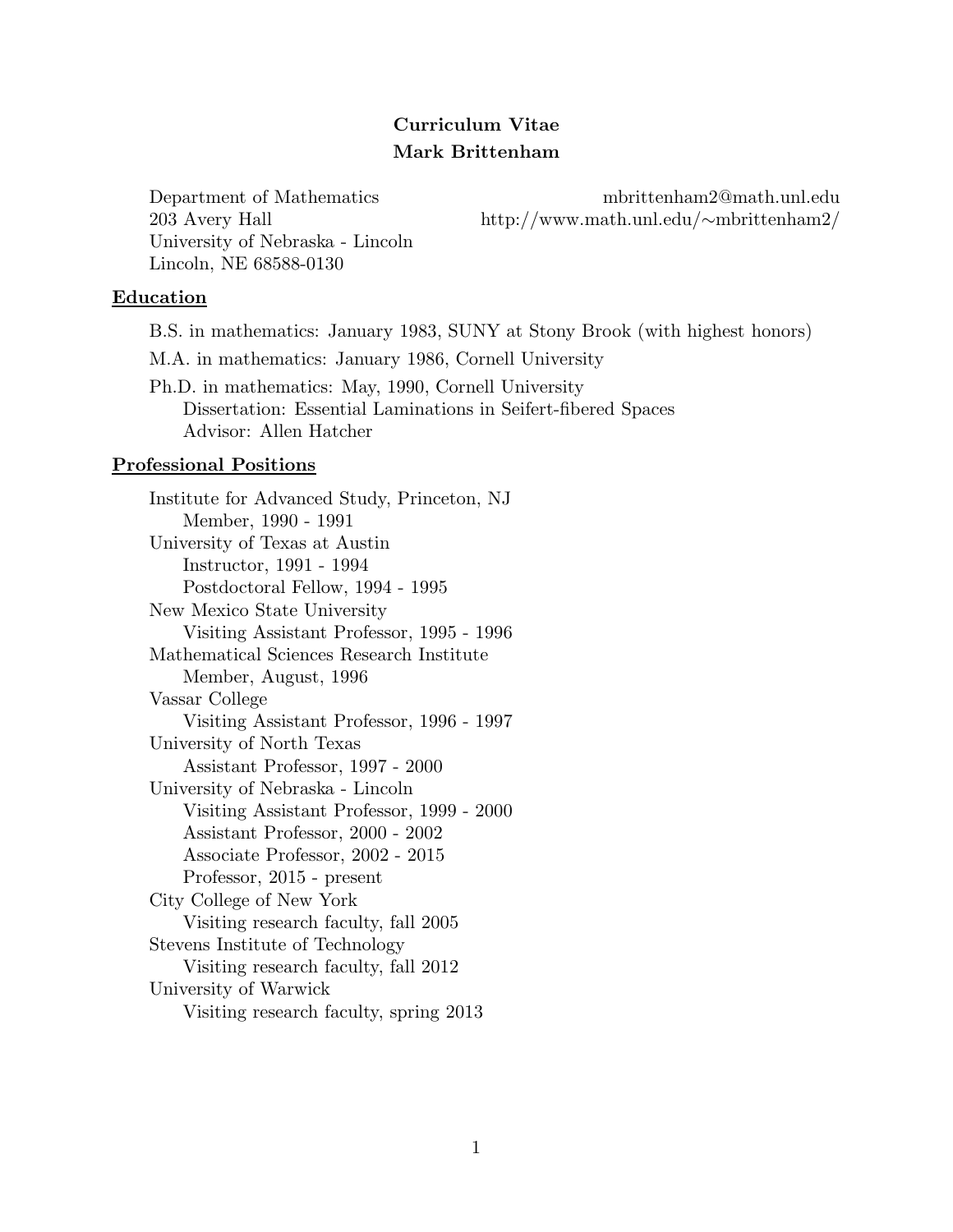# Research Interests

Geometric topology; low-dimensional topology; knot theory Foliations and laminations in 3-manifolds Combinatorial and geometric group theory

# Fellowships/Awards/Grants Funded

- SUNY at Stony Brook, Stony Brook Foundation Award, May 1983.
- Cornell University, Sage Graduate Fellowship, 1983-1984.
- Cornell University, Hutchinson Fellowship, Spr. 1985, Spr. 1987, Spr. 1989.
- Cornell, University, Alfred P. Sloan Doctoral Dissertation Fellowship, 1987-1988.
- National Science Foundation grant DMS-9203435, 'Essential laminations in 3-manifolds', June 1992 - July 1994.
- National Science Foundation grant DMS-9400651, 'Essential laminations in 3-manifolds', June 1994 - July 1997.
- National Science Foundation grant DMS-9704811, 'Essential laminations in 3-manifolds', June 1997- July 2000.
- University of North Texas, Junior Faculty Summer Research Fellowship, May July, 1998.
- University of North Texas, Faculty Research Grant, 1998-1999.
- Clay Mathematics Institute, Mathematical Emissary (travel grant), November 2002
- Regional Undergraduate Mathematics Conferences grant, administered by the the MAA (under NSF DMS-0241090), for the 6th Regional Workshop, November 7-8, 2003.
- Regional Undergraduate Mathematics Conferences grant, administered by the the MAA (under NSF DMS-0241090), for the 7th Regional Workshop, November 5-6, 2004.
- National Science Foundation grant DMS-0306506, 'Surfaces in low-dimensional topology', June 2003 - May 2008.
- Nonacademic applied mathematics consultant (details available upon request), average 1.7 full time months/year, 2005-2006 and 2008-2015.

# Papers and Preprints

# Published:

- 1. Essential laminations in Seifert-fibered spaces, Topology 32 no.1 (1993), 61-85.
- 2. Essential laminations in non-Haken 3-manifolds, Topology Appl. 53 (1993) 317-324.
- 3. Essential laminations and deformations of homotopy equivalences : From essential pullback to homeomorphism, Topology Appl. 60 (1994) 249-265.
- 4. Essential laminations and Haken normal form, Pacific J. Math 168 (1995), 217-234.
- 5. Essential laminations and Haken normal form : Laminations with no holonomy, Comm. Anal. Geom. 3 (1995) 465-477.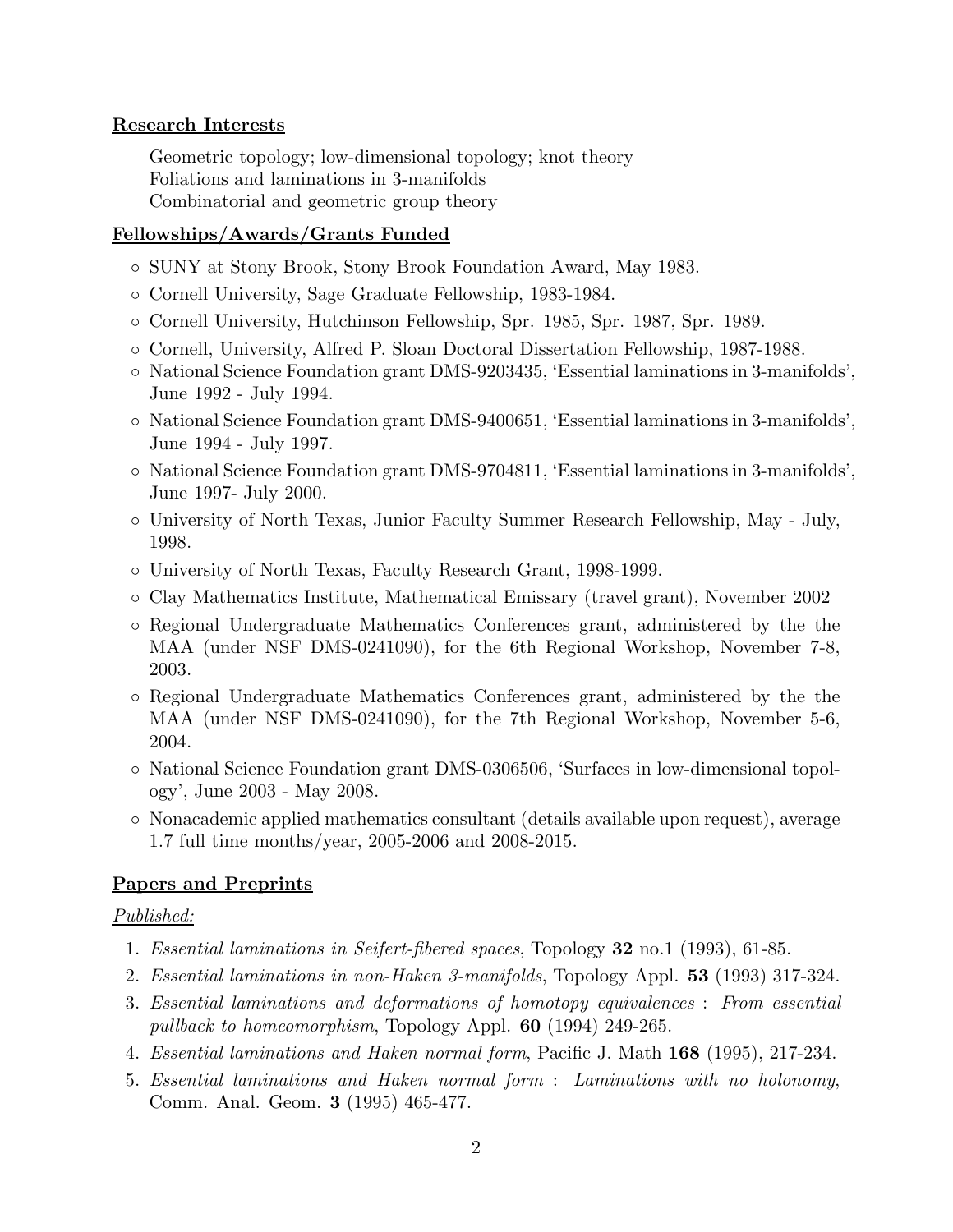- 6. Essential laminations in I-bundles, Trans. AMS 349 (1997) 1463-1485.
- 7. Exceptional Seifert-fibered spaces and Dehn surgery on 2-bridge knots, Topology 37 (1998) 665-672.
- 8. (with R. Naimi and R. Roberts) Graph manifolds and taut foliations, J. Diff. Geom. 45 (1997) 446-470.
- 9. Essential laminations, exceptional Seifert-fibered spaces, and Dehn filling, J. Knot Thy. Ram. 7 (1998) 425-432.
- 10. Essential laminations in Seifert-fibered spaces : Boundary behavior, Topology Appl. 95 (1999) 47-62.
- 11. Persistently laminar tangles, J. Knot Thy. Ram. 8 (1999) 415-428.
- 12. (with R. Roberts) When incompressible tori meet essential laminations, Pacific J. Math. **190** (1999) 21-40.
- 13. (with Y.-Q. Wu) The classification of Dehn surgeries on 2-bridge knots, Comm. Anal. Geom. 9 (2001) 97-113.
- 14. Free genus one knots with large volume, Pacific J. Math. 201 (2001) 61-82.
- 15. Persistent laminations from Seifert surfaces, J. Knot Thy. Ram. 10 (2001) 1155-1168.
- 16. Tautly foliated manifolds without  $\bf{R}$ -covered foliations, Proceedings of the Conference on Foliations: Geometry and Dynamics, Warsaw, 2000.
- 17. Free Seifert surfaces and disk decompositions, Math. Zeit. 240 (2002) 197-210.
- 18. (with C. Hayashi, M. Hirasawa, T. Kobayashi, and K. Shimokawa) Essential laminations and branched surfaces in the exteriors of links, Japanese Journal of Mathematics 31 (2005) 25–96.
- 19. (with Y. Rieck) The Heegaard genus of bundles over  $S^1$ , Geometry and Topology Monographs 12 (2007) 17–35.
- 20. (with J. Jensen) Families of knots for which Morton's inequality is strict, Comm. Anal. Geom. 15 (2007) 971-983.
- 21. Knots with unique minimal genus Seifert surface and depth of knots, J. Knot Thy. Ram. 17 (2008) 315-335.
- 22. (with S. Margolis and J. Meakin) Subgroups of free idempotent generated semigroups need not be free, J. Algebra **321** (2009) 3026-3042.
- 23. (with S. Hermiller and R. Todd) 4-moves and the Dabkowski-Sahi invariant for knots, J. Knot Theory Ramifications 22 (2013) 1350069.1–20.
- 24. (with S. Hermiller and D. Holt) Algorithms and topology for Cayley graphs of groups, J. Algebra 415 (2014) 112-136.
- 25. (with S. Hermiller) A uniform model for almost convexity and rewriting systems J. Group Theory 18 (2015) 805-828.
- 26. (with S. Hermiller) Tame filling invariants for groups Internat. J. Algebra Comput. 25 (2015) 813-854.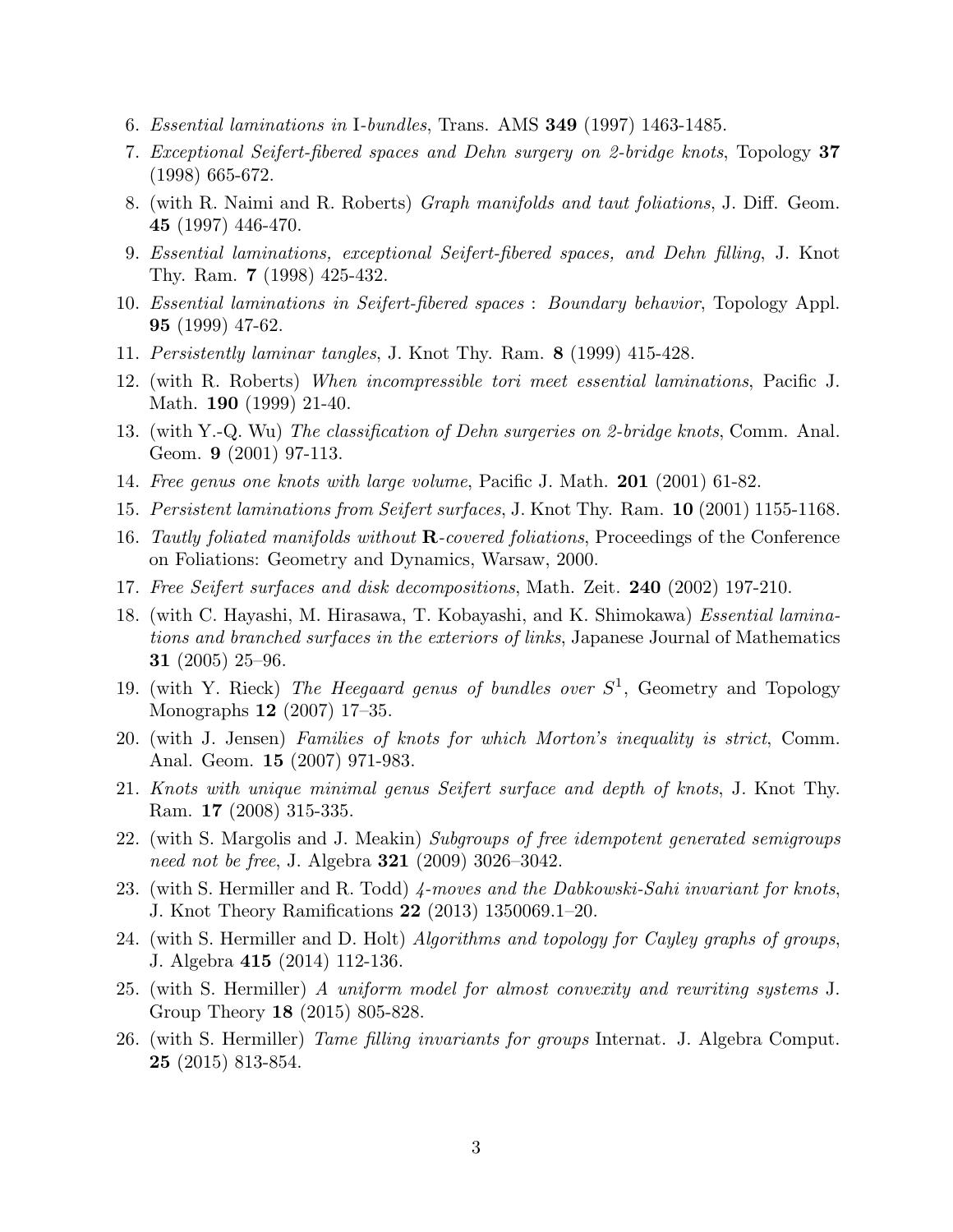### Accepted:

27. (with S. Hermiller and A. Johnson) Homology and closure properties of autostackable groups, arXiv:1506.00071, preprint, 20pp. to appear in J. Algebra.

### In Preparation:

- 28. (with S. Hermiller and R. Todd)  $(t_3, \bar{t}_4)$ -moves and knot group quotients, in preparation.
- 29. Knots with more than one minimal genus Seifert surface and depth, in preparation.
- 30. Searching for unknotting numbers, in preparation.
- 31. Solving Sudoku: beating the smallest possible start, in preparation.

#### Unpublished:

- 32.  $\pi_1$ -injective, proper maps of open surfaces, preprint (1989).
- 33. Essential laminations and Haken normal form : Regular cell decompositions, preprint (1992).
- 34. Essential laminations and deformations of homotopy equivalences : The structure of pullbacks, preprint (1994).
- 35. Bounding canonical genus bounds volume, preprint (1998).
- 36. (with J. Jensen) Canonical genus and the Whitehead doubles of families of alternating *knots*, math.GT/0608765, preprint  $(2007)$ , 16 pp.
- 37. (With S. Margolis and J. Meakin) Subgroups of free idempotent generated semigroups: full linear monoid, arXiv:1009.5683, preprint  $(2010)$ , 17 pp.

## Courses Taught:

University of Texas at Austin:

| Course number | Course title $(abbr.)$        | # students |
|---------------|-------------------------------|------------|
| Math 408C     | Calculus I                    | 122        |
| Math 367K     | Topology                      | 15         |
| Math 343K     | Intro. to Alg. Structures     | 29         |
| Math 365C     | Real Analysis 1               | 20         |
| Math 408C     | Calculus I                    | 129        |
| Math 367K     | Topology                      | 14         |
| Math 365C     | Real Analysis 1               | 20         |
| Math 392C     | Topics in topology            | 8          |
| Math 408C     | Calculus I                    | 125        |
| Math 367K     | Topology                      | 10         |
| Math 365C     | Real Analysis 1               | 26         |
| Math M340L    | Matrices and Matrix Calc. 123 |            |
|               |                               |            |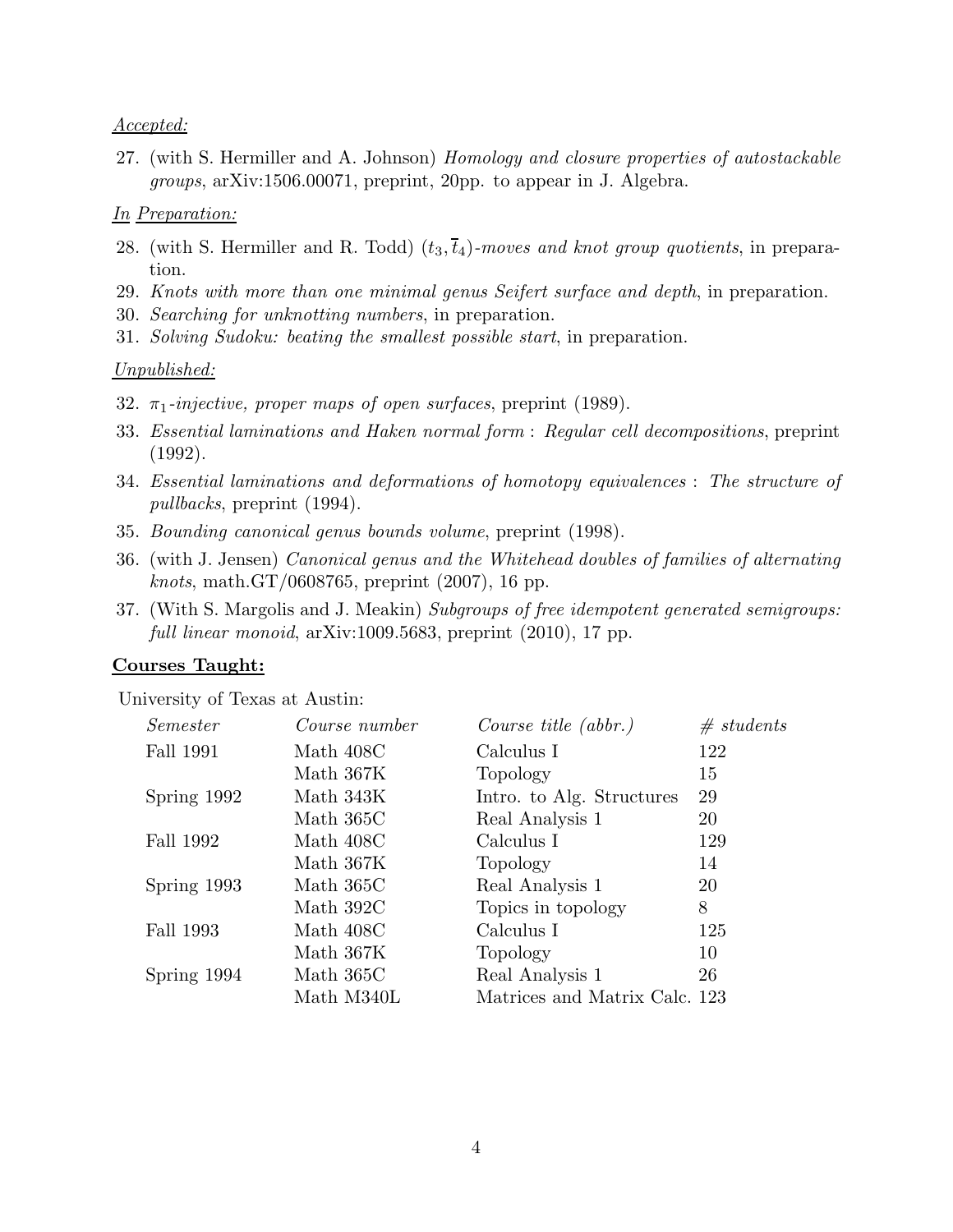|  | New Mexico State University: |  |
|--|------------------------------|--|
|  |                              |  |

| Semester                        | Course number        | Course title $(abbr.)$       | # students          |
|---------------------------------|----------------------|------------------------------|---------------------|
| <b>Fall 1995</b>                | Math 291             | Calculus III                 | 37                  |
|                                 | Math 392             | Differential Equations       | 15                  |
| Spring 1996                     | Math 192             | Calculus II                  | 34                  |
|                                 | Math 332             | Intro. to Modern Analysis 12 |                     |
| Vassar College:                 |                      |                              |                     |
| Semester                        | Course number        | Course title $(abbr.)$       | # students          |
| <b>Fall 1996</b>                | Math 145             | Calc. and Discrete Math.     | $38 + 50$ (2 sect.) |
|                                 | Math 225             | Multivariable Calculus       | 23                  |
| Spring 1997                     | Math 116             | Topics in Calculus           | 17                  |
|                                 | Math 117             | Excursions in Math.          | $\overline{7}$      |
| University of North Texas:      |                      |                              |                     |
| Semester                        | Course number        | Course title $(abbr.)$       | # students          |
| Fall 1997                       | Math 1650            | Precalculus                  | 29                  |
|                                 | Math 1720            | Calculus II                  | 39                  |
| Spring 1998                     | <b>Math 1710</b>     | Calculus I                   | 37                  |
|                                 | Math 4500            | Introduction to Topology     | 23                  |
| <b>Fall 1998</b>                | Math 1650            | Precalculus                  | 86                  |
|                                 | <b>Math 1710</b>     | Calculus I                   | 49                  |
| University of Nebraska-Lincoln: |                      |                              |                     |
| Semester                        | Course number        | Course title $(abbr.)$       | # students          |
| Spring 1999                     | Math 203             | Contemporary Math.           | 33                  |
|                                 | Math $314 / 814$     | Matrix Theory                | 29/1                |
| Fall 1999                       | Math 208             | Calculus III                 | 37                  |
|                                 | Math 971             | Algebraic Topology I         | $\overline{5}$      |
| Spring 2000                     | Math 221             | Differential Eqns.           | 25                  |
|                                 | Math $314 / 814$     | Matrix Theory                | 37 / 2              |
| <b>Fall 2000</b>                | Math $208\mathrm{H}$ | Calculus III                 | 38                  |
| Spring 2001                     | Math $203\,$         | Contemporary Math.           | 31                  |
|                                 | Math 970             | Topology                     | 12                  |
| <b>Fall 2001</b>                | Math $310 / 310H$    | Intro. to Modern Algebra     | 27/10               |
|                                 | Math 971             | Algebraic Topology I         | 6                   |
| Spring 2002                     | Math 203             | Contemporary Math.           | 30                  |
|                                 | Math 970             | Topology                     | $\overline{5}$      |
| Fall 2002                       | Math 445             | Intro. Number Thy.           | 22                  |
| Spring 2003                     | Math 221             | Differential Eqns.           | 29                  |
|                                 | Math 978             | Survey of Knot Theory        | 12                  |
| <b>Fall 2003</b>                | Math 107H            | Calculus II                  | $28\,$              |
|                                 | Math 970             | Topology                     | 14                  |
| Spring 2004                     | Math 208H            | Calculus III                 | 27                  |
|                                 | Math 221             | Differential Equations       | 28                  |
|                                 |                      |                              |                     |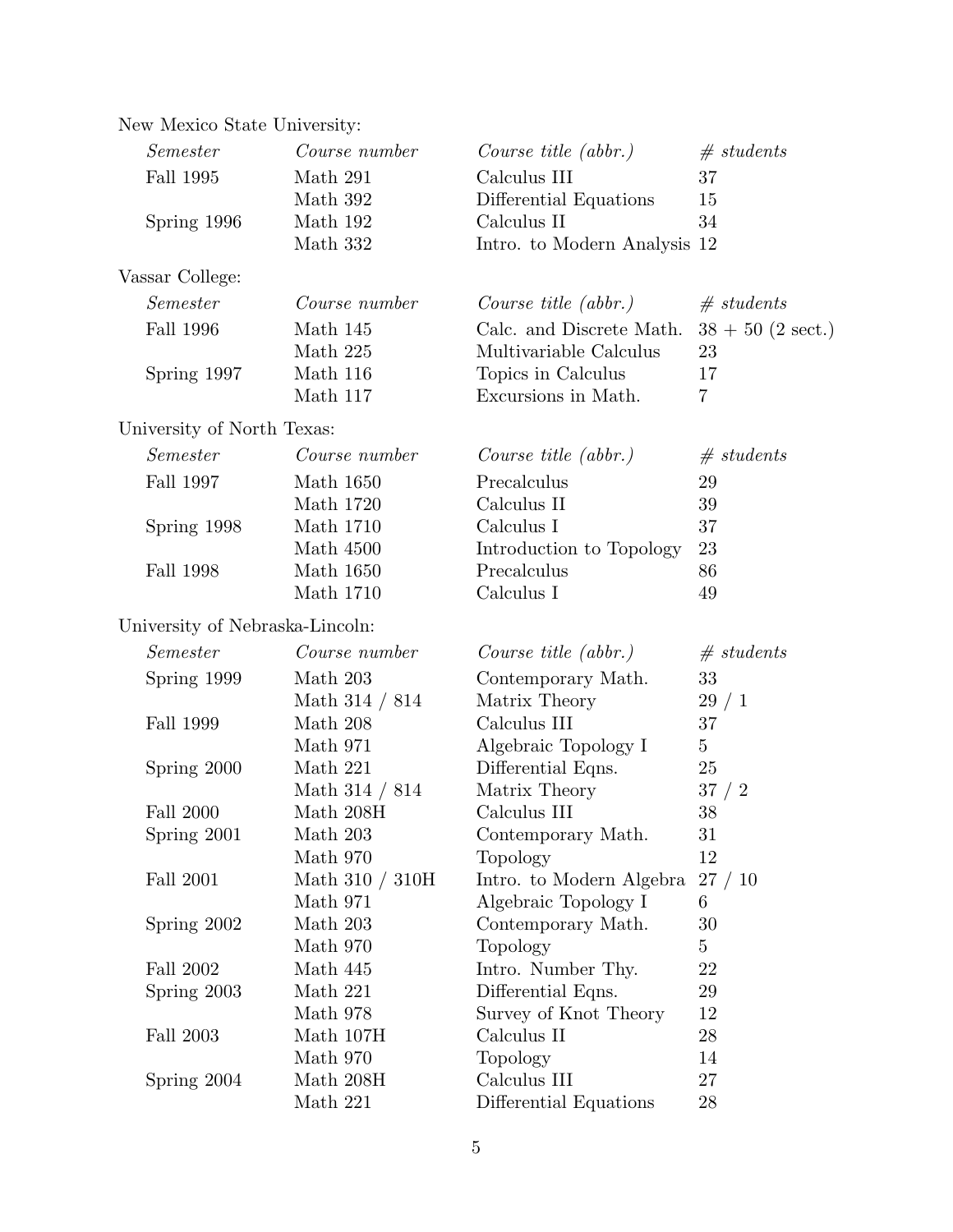| <b>Fall 2004</b> | Math 445             | Intro. Number Thy.       | 23   |
|------------------|----------------------|--------------------------|------|
| Spring 2005      | Math 971             | Algebraic Topology       | 30   |
| <b>Fall 2006</b> | Math 856             | Intro. Smooth Manifolds  | 13   |
| Spring 2007      | Math 872             | Algebraic Topology       | 10   |
| <b>Fall 2007</b> | Math 106             | Calculus I               | 135  |
|                  | Math 203             | Contemporary Math.       | 30   |
| Spring 2008      | Math 314             | Matrix Theory            | 32   |
|                  | Math 990             | Topics in Topology       | 6    |
| <b>Fall 2008</b> | Math 107H            | Calculus II              | 26   |
|                  | Math 445             | Intro. Number Thy.       | 20   |
| Spring 2009      | Math 314             | Matrix Theory            | 18   |
|                  | Math 314             | Matrix Theory            | 14   |
| Fall 2009        | Math 221             | Differential Eqns.       | 35   |
|                  | Math 856             | Intro. Smooth Manifolds  | 6    |
| Spring 2010      | Math 107             | Calculus II              | 88   |
|                  | Math 314/814         | Matrix Theory            | 29/4 |
| <b>Fall 2010</b> | Math 107H            | Calculus II              | 32   |
| Spring 2011      | Math 423/823         | Intro. Complex Variables | 25/9 |
|                  | Math 896             | Landscape Seminar        | 18   |
|                  | Math 990             | Topics in Topology       | 13   |
| Fall 2011        | Math 189H            | Freshman Honors Seminar  | 13   |
|                  | Math 856             | Intro. Smooth Manifolds  | 20   |
| Spring 2012      | Math 208H            | Calculus III Honors      | 22   |
|                  | Math 325             | Elementary Analysis      | 21   |
| Fall 2013        | Math 107H            | Calculus II              | 27   |
|                  | Math 314             | Matrix Theory            | 30   |
| Spring 2014      | Math $208\mathrm{H}$ | Calculus III Honors      | 20   |
|                  | Math 990             | Topics in Topology       | 16   |
| <b>Fall 2014</b> | Math 314             | Matrix Theory            | 34   |
|                  | Math 871             | Topology I               | 13   |
| Spring 2015      | Math 314             | Matrix Theory            | 38   |
|                  | Math 872             | Topology II              | 12   |
| <b>Fall 2015</b> | Math 107H            | Calculus II              | 27   |
|                  | Math 856             | Intro. Smooth Manifolds  | 11   |

### Independent study/reading courses taught:

,

University of Texas: 3-manifolds, summer 1993

University of Nebraska: homology theory, summer 2001; homology theory, summer 2003; differential geometry, fall 2003; topology, summer 2004; number theory, spring 2005; analytic number theory, spring 2006; differential topology, fall 2007; knot theory, summer 2008; number theory, fall 2009; knot theory, summer 2010; homology theory, fall 2011; knot theory, spring 2013; algebraic topology, fall 2013; knot theory, fall 2014; combinatorial group theory, fall 2014; algebraic topology, spring 2015.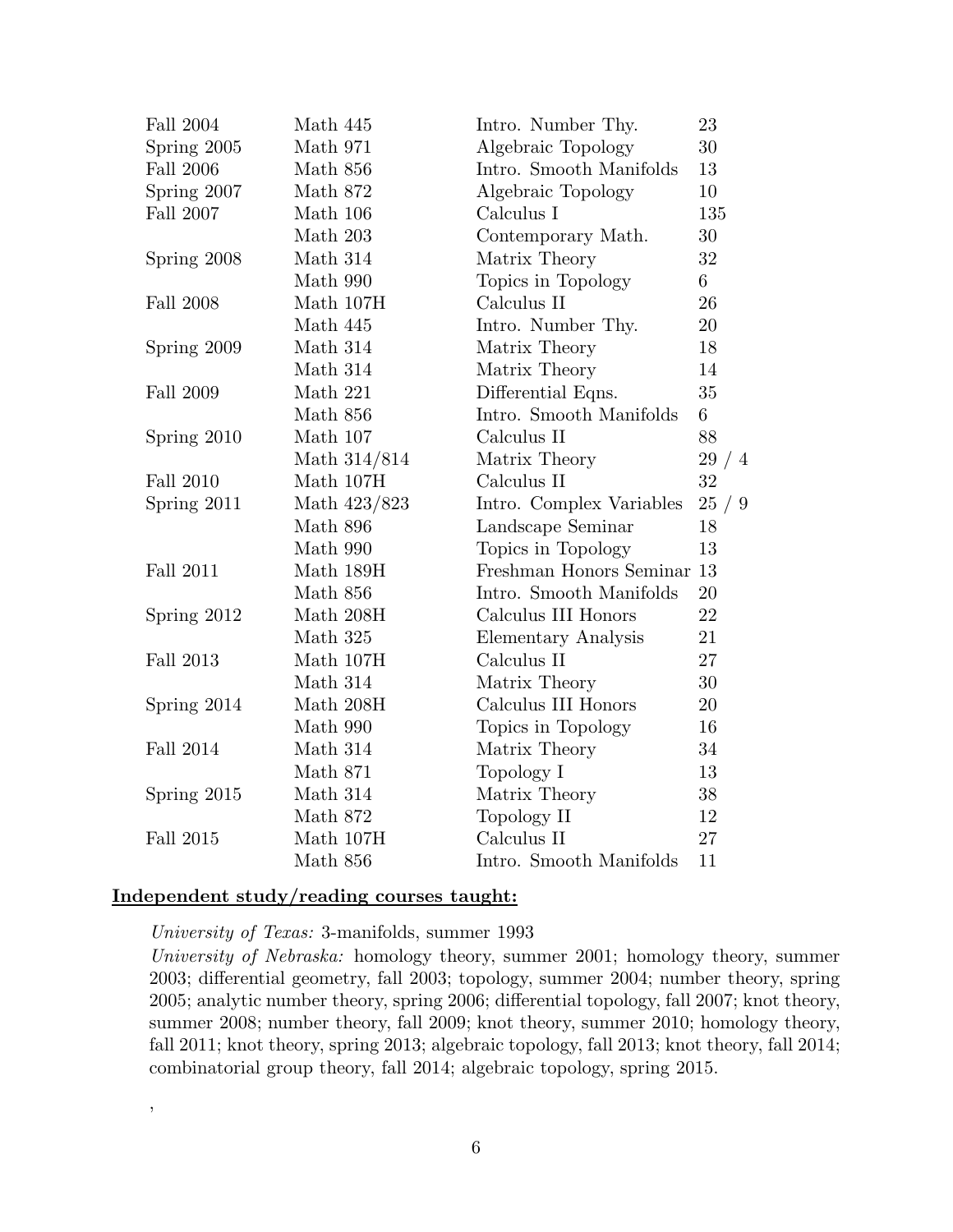### Lecture notes:

Detailed lecture notes, available on the web, for *Foliations and the topology of 3*manifolds (spring 1993), Number Theory (fall 2004), Algebraic Topology (spring 2005, spring 2007), Differential Topology (fall 2006), and Joy of Numbers (fall 2011).

### Undergraduate and graduate advising:

Senior Honors Thesis direction: Mary Vacha, 2004-2005 (received highest distinction) Gabriel Smith, 2006-2007 Charles Larrieu and Jordan Weibe, 2012. UCARE Program: Gabriel Smith, 2005-2007 Michael Niemeier, 2013-2014. Nebraska Math Scholars Program, mentor: Theresa Gruber. Current Ph.D. supervisory committees: Mohammad Inam. Current Ph.D. students: Maranda Franke Meggan Hass Nicholas Owad Past Ph.D. students (and date of degree): Scott Dyer (2015) Anne Kerian (2015) Anisah Nu'man (2015) Nathan Corwin (2013) Melanie DeVries (2013) Ashley Weatherwax Johnson (2013)

### Teaching Award:

UNL College of Arts and Sciences Award for Distinguished Teaching, 2014.

#### Referee and review activities:

- Reviewer: National Science Foundation
- Text Reviewer/Referee: Addison Wesley Longman Publishing, Brooks/Cole Publishing, John Wiley & Sons Publishing, McGraw-Hill Publishing, Pearson Publishing, Prentice Hall Publishing, Springer-Verlag Publishing.
- Referee: Advances in Mathematics, Algebraic and Geometric Topology, American Mathematical Monthly, Annales de l'Institut Fourier, Bulletin of the London Mathematical Society, Commentarii Mathematici Helvetici, Communications in Analysis and Geometry, Forum Mathematicum, Expositiones Mathematicae, Geometriae Dedicata, Geometry and Topology, International Journal of Algebra and Computation, Inventiones Mathematicae, Journal of Algebra, Journal of the American Mathematical Society, Journal of Pure and Applied Algebra, Journal of Knot Theory and its Ramifications, Mathematische Annalen, Pacific Journal of Mathematics, Proceedings of the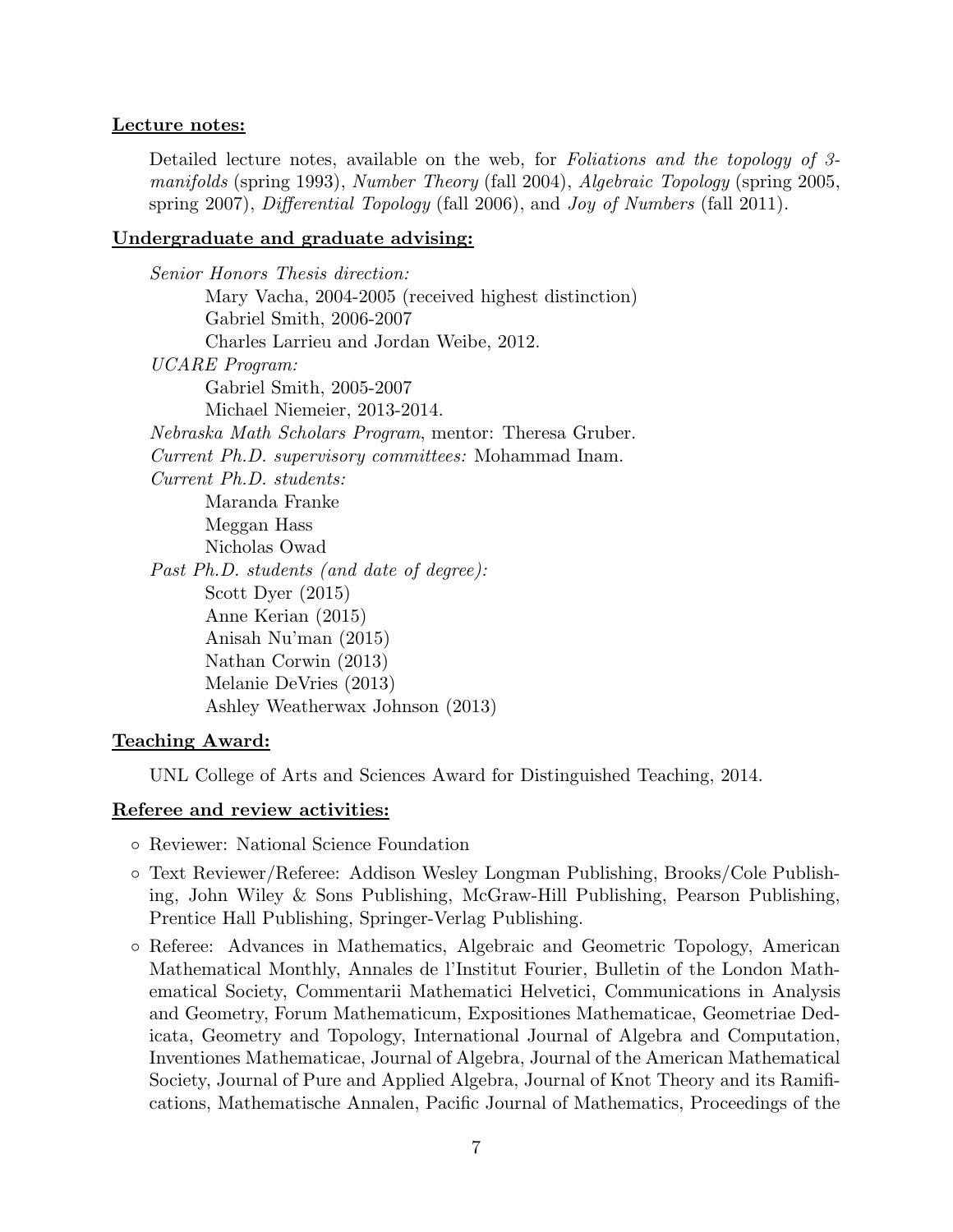American Mathematical Society, Rocky Mountain Journal of Mathematics, Topology, Topology and its Applications, Transactions of the American Mathematical Society.

- Referee: Proceedings of the 1993 Georgia Topology Conference; Proceedings of the Kirbyfest, MSRI, June, 1998; Proceedings of the Ficofest, December, 2002
- Reviewer: Mathematical Reviews

#### Conference Organization:

- Co-organizer (with C. Delman and R. Roberts), special session on Low-dimensional Topology, AMS meeting, Urbana, IL, March 18-21, 1999.
- Co-organizer (with F. Gonzalez-Acu˜na and L. Sanchez-Valdez), special session on Low-dimensional Topology, AMS-SMM meeting, Denton, TX, May 19-22, 1999.
- Co-organizer (with R. Todd), special session on Invariants in Knot Theory and Lowdimensional Topology, AMS meeting, Lincoln, NE, October 14-16, 2011.

#### Committee Service:

University of Texas at Austin:

◦ Co-organizer, Introduction to Research lecture series, 1993 - 1994

University of Nebraska-Lincoln:

- Co-organizer, Third Annual Regional Workshop in the Mathematical Sciences, October 27-28, 2000
- Head of organizing committee, Fourth Annual Regional Workshop in the Mathematical Sciences, November 2-3, 2001
- Head of organizing committee, Fifth Annual Regional Workshop in the Mathematical Sciences, October 25-26, 2002
- Head of organizing committee, Sixth Annual Regional Workshop in the Mathematical Sciences, November 7-8, 2003
- Head of organizing committee, Seventh Annual Regional Workshop in the Mathematical Sciences, November 5-6, 2004
- Head of organizing committee, Eighth Annual Regional Workshop in the Mathematical Sciences, October 27-28, 2006
- Member, postdoctoral search committee, 2002-2003
- Member, algebra/discrete mathematics search committee, 2003-2004
- Member, department executive committee, 2003-2005
- Avery virtual tour coordinator, Avery re-dedication ceremony, September 30, 2004
- Co-administrator, NSF Nebraska MCTP grant, 2004-2005
- Member, coding theory/combinatorics search committee, 2006-2007
- Member, technical advisory committee, 2006-2007
- Member, postdoctoral search committee, 2008-2009
- Member, graduate advisory committee, 2008-2011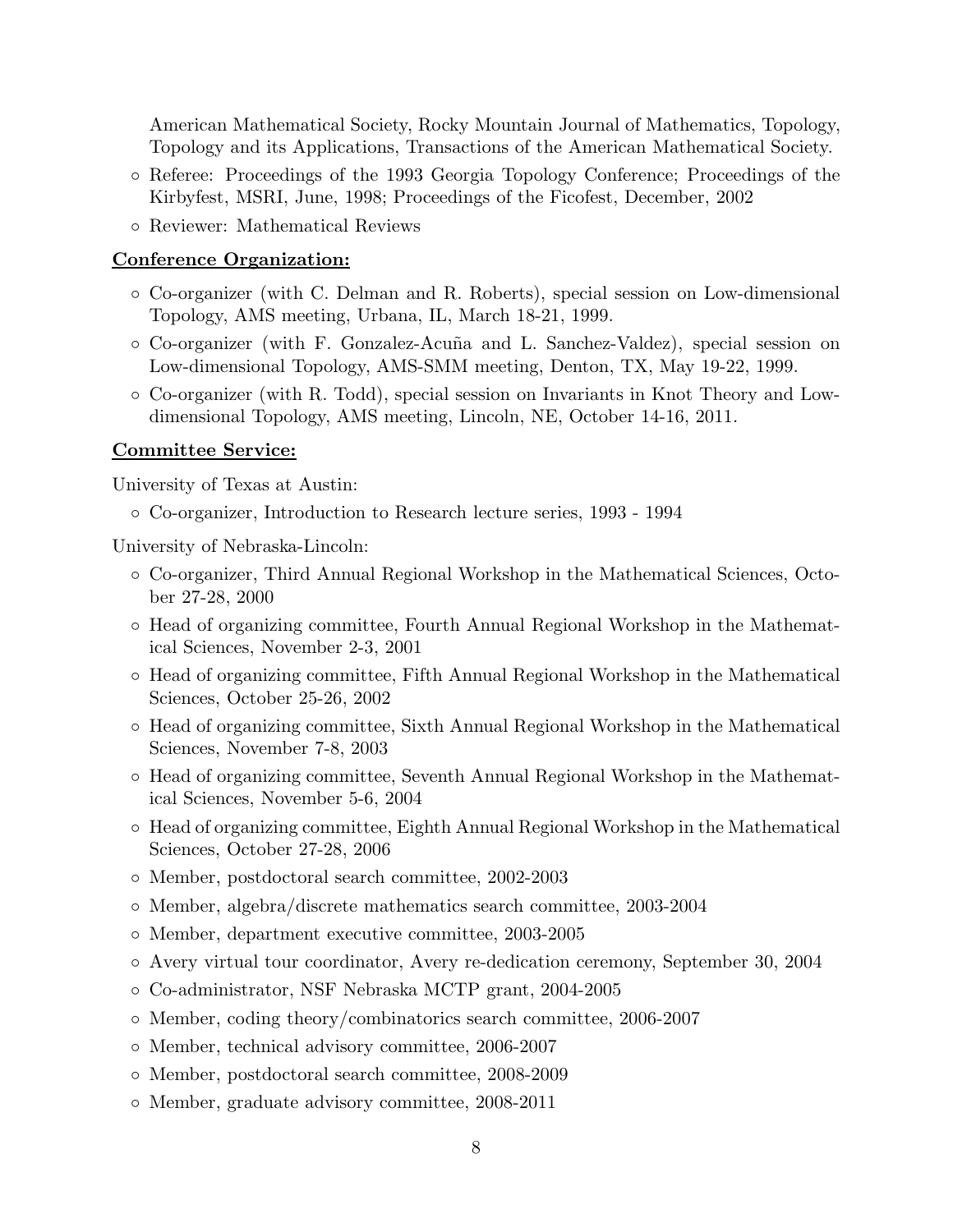- Chair, postdoctoral search committee, 2009-2010
- Member, postdoctoral search committee, 2011-2012
- Member, department executive committee, 2011-2012
- Chair, postdoctoral search committee, 2013-2014
- Member, scientific computing advisory committee, 2013-2014, 2015-present
- Library liaison, Department of Mathematics, 2000 2005, 2007-2012, 2013-present
- Member, postdoctoral search committee, 2014-2015
- Chair, computing systems advisory committee, 2014-2015
- Member, First Year Math Task Force, 2015-present
- Member, Masters of Arts for Teachers committee, 2015-present

## Professional Society Memberships:

American Mathematical Society

## Invited Talks

### Conferences

- 1. Upstate New York Topology Seminar, Syracuse, NY, November 10-12, 1989 Title: Seifert-fibered spaces which contain no essential laminations.
- 2. Georgia Topology Conference, Athens, GA, August 1-5, 1990 Title: Essential laminations in Seifert-fibered spaces.
- 3. Low-dimensional Topology Conference, Knoxville, TN, May 18-23, 1992 Title: Controlling essential laminations.
- 4. Texas Geometry/Topology Conference, Houston, TX, April 16-18,1993 Title: Essential laminations in non-Haken 3-manifolds.
- 5. Joint AMS SMM meeting, Merida, Yucatan, Mexico, December 1-4, 1993 Special session on geometric topology in low dimensions Title: Essential laminations and cylindrical components.
- 6. New Mexico Topology/Geometry Seminar, Albuquerque, NM, October 27-28, 1995 Title: Knots, Property P, and essential laminations.
- 7. Cascade Topology Seminar, Tacoma, WA, November 4-5, 1995 Title: Persistent laminations from Seifert surfaces, or How to build your very own knot with (strong) Property P.
- 8. Joint AMS SMM meeting, Guanajuato, Mexico, Nov. 29 Dec. 2, 1995 Special session on low dimensional topology Title: (Exceptional) Seifert-fibered spaces and Dehn surgery on hyperbolic knots.
- 9. AMS Meeting, University of Iowa, Iowa City, IA, March 22-23, 1996 Special session on Topology of 3-manifolds Title: Graph manifolds and taut foliations.
- 10. Colloquium of Quebec Graduate Students, Univ. de Montreal, March 22-23, 1997 Plenary lecture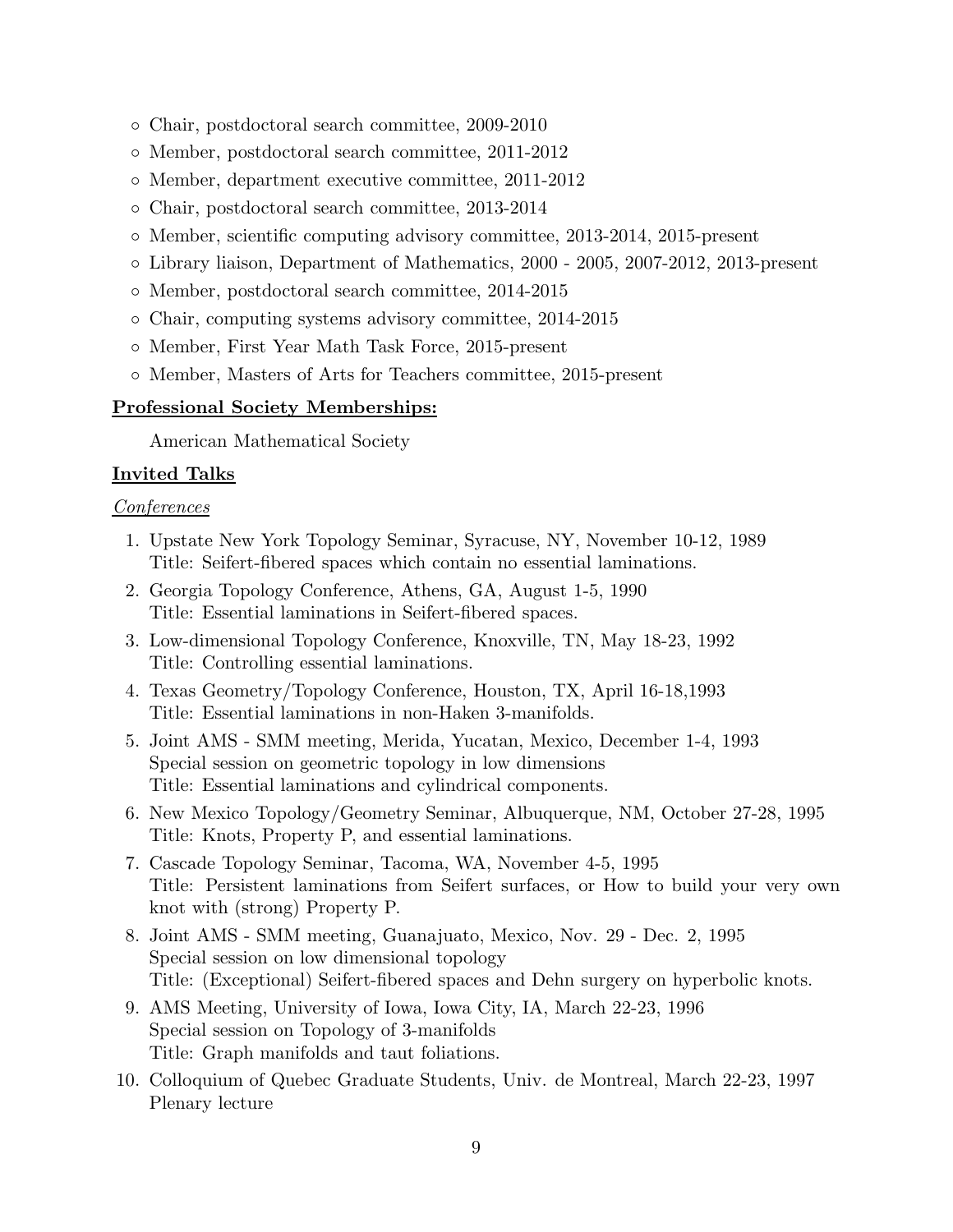Title: Foliations from the topological point of view.

- 11. Catskill-Taconic Topology Day, Vassar College, May 10, 1997 Title: A laminator's 'most-wanted' list of knots.
- 12. Georgia Topology Conference, Athens, GA, July 30 August 3, 1997 Title: Constructing persistent laminations for fun and profit.
- 13. Nara Women's University, Nara, Japan, January 5-8, 1998 Meeting on laminations in 3-manifolds Title: When incompressible tori meet essential laminations.
- 14. AMS meeting, Kansas State University, March 27-28. 1998 Special session on Pictorial Methods in Low Dimensional Topology Title: Canonical genus, free genus, and volume.
- 15. AMS meeting, Univ. of California at Davis, April 25-26, 1998 Special session on Recent Results on the Topology of Three-Manifolds Title: Canonical genus, free genus, and volume.
- 16. AMS meeting, Wake Forest Univ., Winston-Salem, NC, October 9-10, 1998 Special session on Geometry and Topology in dimension 3 Title: Free Seifert surfaces for knots.
- 17. AMS meeting, Univ. of Texas at Austin, October 8-10, 1999 Special session on Dehn surgery and Kleinian groups. Title: Free Seifert surfaces and disk decompositions.
- 18. AMS meeting, Univ. of California at Santa Barbara, March 11-12, 2000 Special session on Geometric Methods in 3-manifolds Title: Seifert surfaces and sutured handlebodies
- 19. Conference on Foliations: Geometry and Dynamics, Banach Center, Warsaw, Poland, May 29-June 9, 2000 Title: Sutured handlebodies and depth of knots
- 20. Spring Topology and Dynamical Systems Conference, Morelia, MX, March 15-17, 2001 Special session on Geometric Topology Title: Seifert surfaces that aren't depth one
- 21. Foliations and Geometry 2001, Rio de Janeiro, Brazil, August 2-11, 2001 Title: Taut foliations hate toroidal manifolds
- 22. Geometric Topology, Xi'an, China, August 12-16, 2002 Title: Knots with unique minimal genus Seifert surface and depth of knots
- 23. Joint ESI-EDGE Workshop on Geometry and Physics, Vienna, Austria, November 11-22, 2002 Title: Knots, foliations, and depth
- 24. 28th Annual Spring Lecture Series, University of Arkansas, April 10-12, 2003 Title: Knots with unique minimal genus Seifert surface
- 25. Sixth Regional Workshop in the Mathematical Sciences, University of Nebraska, November 7-8, 2003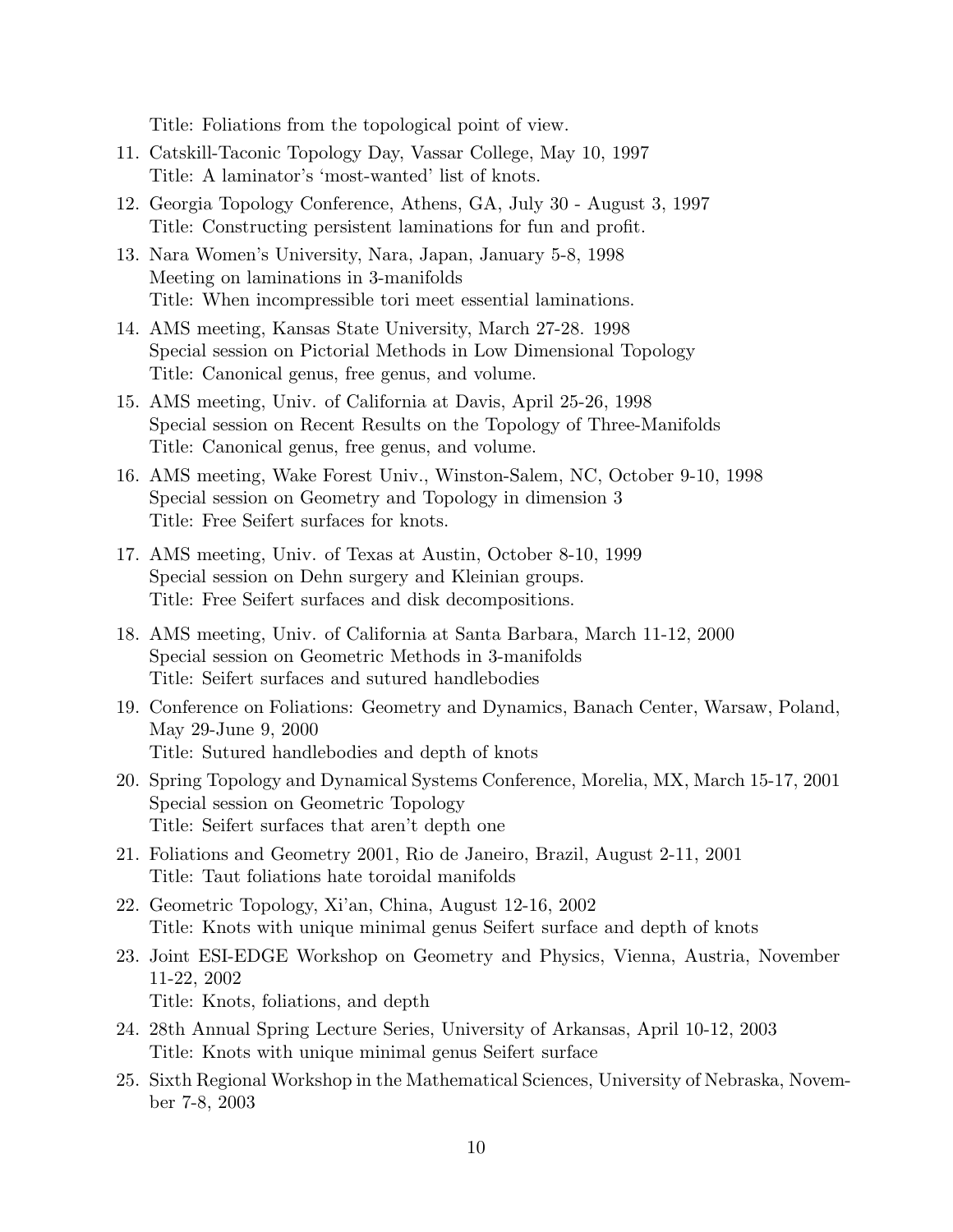Title: How Knot Theorists Decide that their Shoes are Untied

- 26. AMS meeting, Florida State University, Tallahassee, FL, March 12-13, 2004 Special session on Results in 3-Manifolds and Related Topics Title: Seifert surfaces with different depths
- 27. Spring Topology and Dynamics Conference, University of Alabama at Birmingham, March 25-27, 2004 Title: Seifert surfaces with different depths
- 28. Joint AMS-SMM meeting, Houston, TX, May 13-15, 2004 Special Session on Low Dimensional Topology Title: Depths of Seifert surfaces
- 29. First AR-OK workshop in Topology and Geometry, Fayetteville, AR, May 18-20, 2005 Title: In search of a better unknot recognition algorithm
- 30. Spring Topology and Dynamics Conference, UNAM, Mexico City, MX, March 22-24, 2012

Title: Knots, 4-moves, and invariants

31. AMS Central Section Meeting, St. Louis, MO, October 18-20, 2013 Special session on Geometric Topology in Low Dimensions Title: Seifert surfaces and sutured manifolds

#### Seminars/Colloquia

- 32. Saint Louis University, St. Louis, MO, colloquium, February 5, 1990 Title: Essential laminations in Seifert-fibered spaces.
- 33. Rutgers University, Newark, NJ, topology seminar, February 28, 1991 Title: Haken normal form for essential laminations.
- 34. New Mexico State University, Las Cruces, NM, colloquium, December 1, 1994 Title: Exploring 2-bridge knots.
- 35,36. University of Texas at El Paso, El Paso, TX, February 16, 1996 Undergraduate Mathematics Club, Departmental Colloquium Title: Knots and surfaces. Title: The care and feeding of essential laminations in 3-manifolds.
	- 37. Cornell University, Ithaca, NY, topology seminar, November 26, 1996 Title: Essential laminations are everywhere.
	- 38. Univ. de Quebec á Montreal, topology seminar, March 21, 1997 Title: Essential laminations as hyperbolic 3-manifold detectors.
	- 39. New Mexico State University, Friday seminar, October 3, 1997 Title: Playing checkers with knots.
	- 40. University of Texas at Austin, topology seminar, November 24, 1997 Title: When incompressible tori meet essential laminations.
	- 41. Rice University, Houston, TX, colloquium, November 5, 1998 Title: Knots, Seifert surfaces, and volume.
	- 42. Texas A & M Commerce, Commerce, TX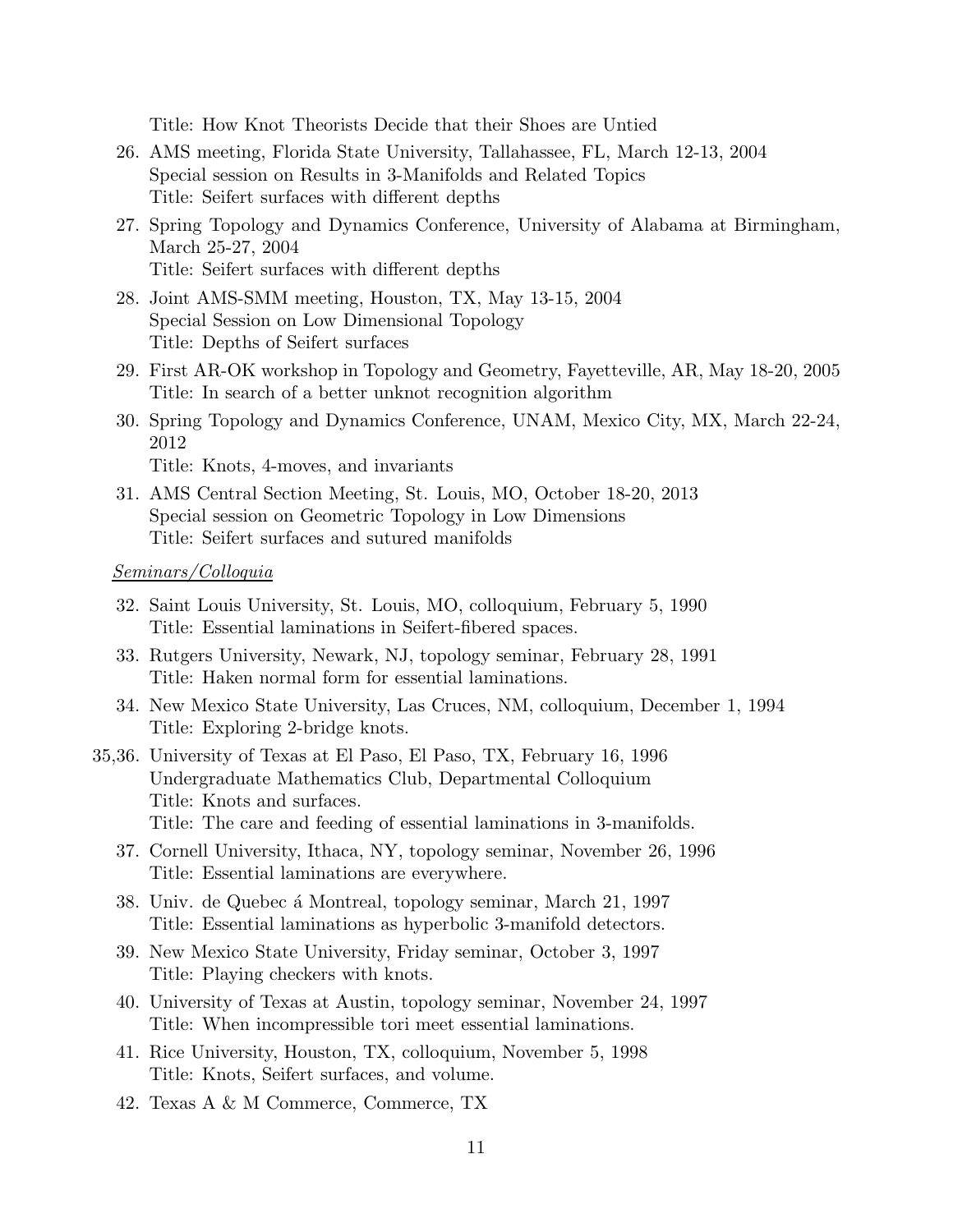student/faculty colloquium, November 17, 1998 Title: Knots, Seifert surfaces, and volume.

- 43. University of Nebraska, colloquium, October 14, 1999 Title: Tying surfaces up in knots.
- 44. University of Iowa, topology seminar, November 18, 1999 Title: Seifert surfaces, Seifert's algorithm, and disk decompositions.
- 45. Texas Christian University, Frank W. Stones Lectureship Series, November 23, 1999 Title: The best surface(s) for studying a knot.
- 46. SUNY at Buffalo, colloquium, December 10, 1999 Title: Tying surfaces up in knots
- 47. University of South Alabama, colloquium, February 18, 2000 Title: Tying surfaces up in knots
- 48. University of Michigan, topology seminar, March 14, 2000 Title: The search for a hyperbolic, non-laminar, 3-manifold
- 49. University of Nebraska, colloquium, December 4, 2001 Title: The strange but true history of the Poincaré Conjecture
- 50,51. Washington University, colloquium and topology seminar, April 11-12, 2002 Title: Hyperbolic knots with depth greater than one Title: The strange but true history of the Poincaré Conjecture
- 52,53. University of Arkansas, colloquium and topology seminar, September 26-27, 2002 Title: Knots, Seifert surfaces, and depth Title: The strange but true history of the Poincaré Conjecture
- 54,55. Kansas State University, colloquium and topology seminar, October 15 , 2002 Title: Knots, Seifert surfaces, and depth Title: A cartoon history of the Poincaré Conjecture
	- 56. Center for Communications Research, San Diego, CA, February 28, 2003 Title: Knots with unique minimal genus Seifert surface
	- 57. Vassar College, colloquium, October 11, 2005 Title: Stalking the Unknot
	- 58. Centre de Recerca Matem`atica, Barcelona, Spain, group theory seminar, May 4, 2006 Title: Rewriting systems for knot groups
	- 59. New York Applied Algebra Colloquium, CUNY Graduate Center, Sept. 28, 2012 Title: Unknotting moves and quotients of knot groups
	- 60. Center for Communications Research, La Jolla, CA, Nov. 15, 2012 Title: Wanted: an infinite group to solve a knot theory problem (or proof that none exists)
	- 61. Newcastle University, Newcastle upon Tyne, England, algebra-geometry seminar, April 18, 2013 Title: Unknotting moves and group quotients
	- 62. University of Warwick, Coventry, England, geometry and topology seminar, May 2, 2013